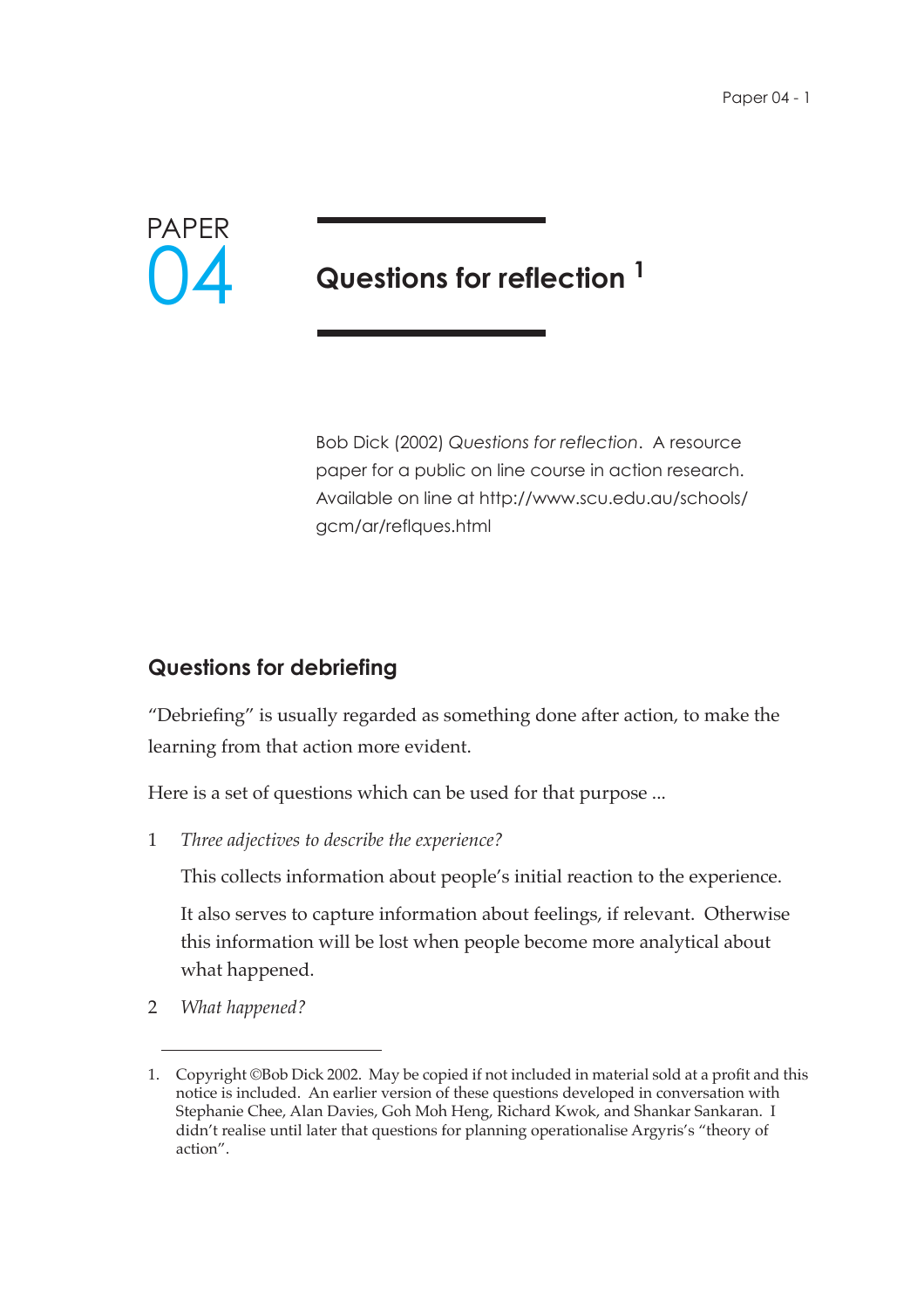Sometimes shortened to "What?"

The purpose of this is for people to "reconstruct" the experience. It is often best done in mixed small groups. Participants will remember different aspects of the activity, and will have reacted differently to it. A more detailed reconstruction allows a better analysis in the following questions.

3 *What have we learned about what happened?*

Sometimes shortened to "So what?"

This invites participants to think about the principles or the like implied by what happened. My own preference is to capture this information in the form of situation, actions and outcomes.

4 *What future use will we make of what we have learned?*

Sometimes shortened to "Now what?"

The purpose is to encourage people to think about the use of what they have learned. It may otherwise remain as learning without application.

Sometimes it is useful to think about this under two headings: What use will we make of it within this activity (or program or whatever)? What use will we make of it elsewhere in our life and work?

## **Better reflection through better planning**

It has been my experience that reflection after the event is helped by careful observation during the event. In turn, that is helped by good planning, and *in particular the surfacing of assumptions*, before the event.

Here is a set of questions for planning before the action, and review afterwards. The purpose is to become aware of the assumptions guiding the actions, and identify if the outcomes support or disconfirm the assumptions.

### **Before the action**

The "a" questions lead to practice. The "b" questions lead to theory: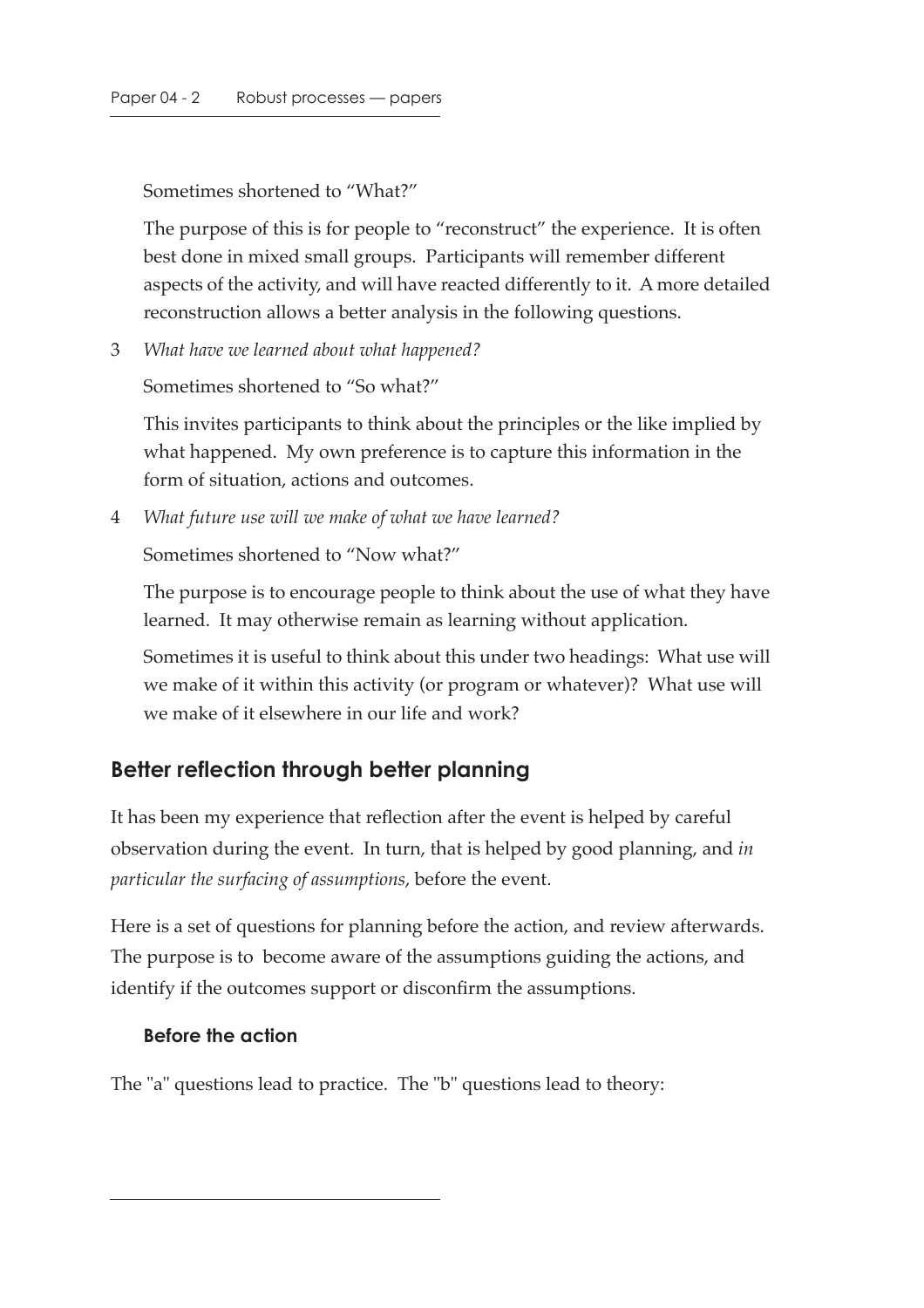- 1a What do I think are the *salient features of the situation* that I face?
- 1b Why do I think those are the salient features? What evidence do I have for this belief?
- 2a If I am correct about the situation, what *outcomes* do I believe are desirable?
- 2b Why do I think those outcomes are desirable in that situation?
- 3a If I am correct about the situation and the desirability of the outcomes, what *actions* do I think will give me the outcomes?
- 3b Why do I think those actions will deliver those outcomes in that situation?

### **After the action**

- 0a Did I get the outcomes that I want? Or, more realistically, what were the outcomes that I got, and how well do these accord with those I sought?
- 0b To the extent that I got them, do I still want them? Why, or why not?
- 0c To the extent that I didn't get them, why not?

This final question then returns in more details to the earlier planning questions:

- 1a In what ways was I mistaken about the situation?
- 1b Which of my assumptions about the situation misled me?
- 1c What have I learned? What different conclusions will I reach about similar situations in future?
- 2a In what ways was I mistaken about the desirability of the pursued outcomes?
- 2b Which of my reasons for favouring those outcomes misled me?
- 2c What have I learned? What outcomes will I try to pursue when next I'm in such a situation?

And notice that 3a takes a somewhat different tack: